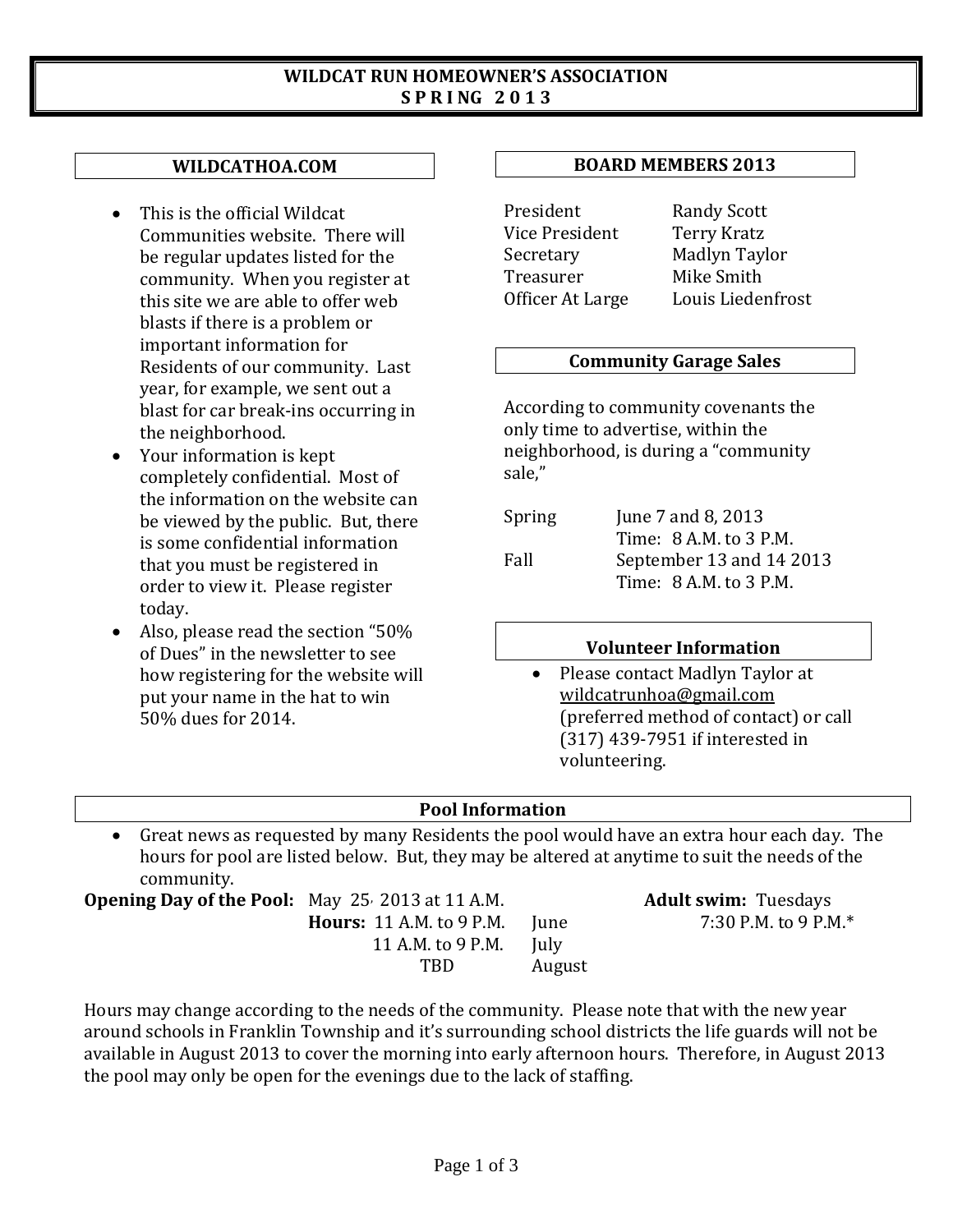**Saturday June 1st, 2013 Time: 4 PM to 7 PM**

- A FREE summer party for all the Residents to bring their family and friends to enjoy:
- $\triangleright$  Jump house
- $\triangleright$  Raffles
- Children's Activities
- $\triangleright$  Popcorn
- **►** Sno Cones
- $> D I$
- $\triangleright$  Hot dogs
- $\triangleright$  Chips
- $\triangleright$  Drinks
- This is a time to come out and just enjoy a beautiful day and socialize with our neighbors and friends.
- We will need a lot **volunteers** for the neighborhood party. Please see "volunteer Information" in newsletter. For those who volunteer 2 or more hours, you will receive a \$10 movie card.
- Please contact Madlyn Taylor at [wildcatrunhoa@gmail.com](mailto:wildcatrunhoa@gmail.com) (preferred method of contact) or call (317) 439-7951 if interested in volunteering.

## **Friday Family Movie Nights**

The movie nights  $\qquad$  at the pool are the 2<sup>nd</sup> and 4th Fridays. The gate of pool opens at dusk or 9:30 P.M. whichever occurs first. The following are the dates that we have movie nights scheduled:<br>**Iune 7** 

# **June 7 June 21 July 12 July 26**

This is a FREE family movie night for families to come down for swimming and fun. The community and sponsors will provide fresh popcorn and a fruit drinks for everyone.

 $\triangleright$  If you are interested in sponsoring food and/or drink for the night please contact Madlyn Taylor with the information provided under "Volunteer Information" in the newsletter.

We need **volunteers** to set up, serve refreshments, and clean up. Set up is 15 minutes before the movie and clean up is 15 minutes after the movie. Please contact Madlyn Taylor at [wildcatrunhoa@gmail.com](mailto:wildcatrunhoa@gmail.com) (preferred method of contact) or call (317) 439-7951 if interested in volunteering.

- $\triangleright$  Time for the movies to start will vary according to when it will be dark. Usually, the start time is 10 P.M. More information will be available at the pool.
- $\triangleright$  You must have an active pool pass in order to attend the movie nights.

# **Pool Passes Distribution Dates**

- Detailed information is located on the front pool gate.
- If interested in volunteering please see the "Volunteer Information" section for details. For every two (2) hour shift you earn two (2) free pool passes. When you email or call please state the date and times you would prefer to volunteer. Please contact Madlyn Taylor at [wildcatrunhoa@gmail.com](mailto:wildcatrunhoa@gmail.com) (preferred method of contact) or call (317) 439-7951 if interested in volunteering.

| <b>Wednesday</b> May 8, 2013 |              | Saturday | May 11, 2013 | Sunday   |              |
|------------------------------|--------------|----------|--------------|----------|--------------|
| 6-8 P.M.                     | May 15, 2013 | 2-4 P.M. | May 18, 2013 | 2-4 P.M. | May 19, 2013 |
|                              | May 22, 2013 |          |              |          |              |